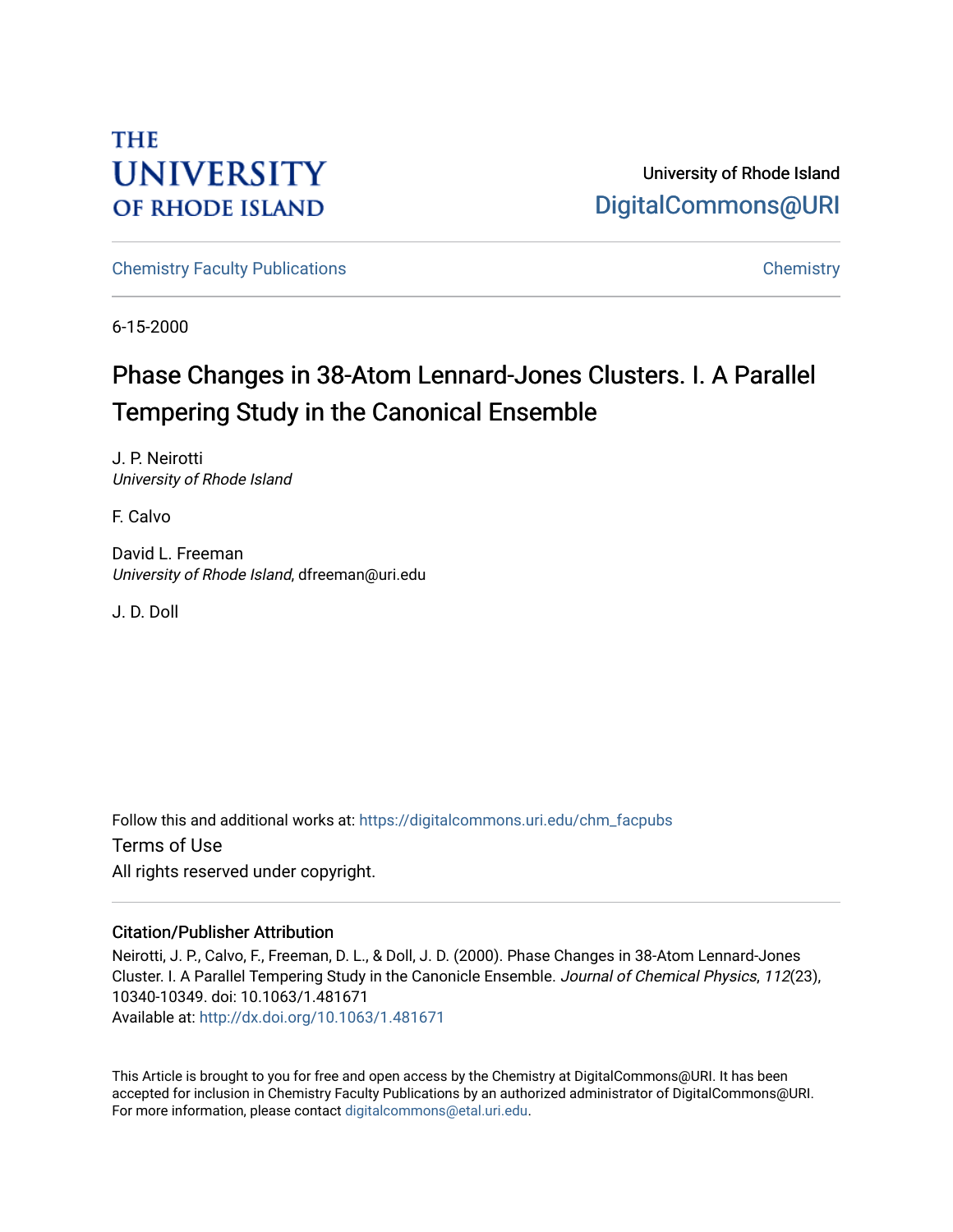### **Phase changes in 38-atom Lennard-Jones clusters. I. A parallel tempering study in the canonical ensemble**

J. P. Neirotti

*Department of Chemistry, University of Rhode Island, Kingston, Rhode Island 02881-0809*

F. Calvo

Département de Recherche sur la Matière Condensée, Service des Ions, Atomes et Agrégats, *CEA Grenoble, F38054 Grenoble Cedex, France*

David L. Freeman

*Department of Chemistry, University of Rhode Island, Kingston, Rhode Island 02881-0809*

J. D. Doll

*Department of Chemistry, Brown University, Providence, Rhode Island 02912*

(Received 27 January 2000; accpeted 23 March 2000)

The heat capacity and isomer distributions of the 38-atom Lennard-Jones cluster have been calculated in the canonical ensemble using parallel tempering Monte Carlo methods. A distinct region of temperature is identified that corresponds to equilibrium between the global minimum structure and the icosahedral basin of structures. This region of temperatures occurs below the melting peak of the heat capacity and is accompanied by a peak in the derivative of the heat capacity with temperature. Parallel tempering is shown to introduce correlations between results at different temperatures. A discussion is given that compares parallel tempering with other related approaches that ensure ergodic simulations.  $\circ$  2000 American Institute of Physics. [S0021-9606(00)51223-9]

#### **I. INTRODUCTION**

Because the properties of molecular aggregates impact diverse areas ranging from nucleation and condensation $1$  to heterogeneous catalysis, the study of clusters has continued to be an important part of modern condensed matter science. Clusters can be viewed as an intermediate phase of matter, and clusters can provide information about the transformation from finite to bulk behavior. Furthermore, the potential surfaces of clusters can be complex, and many clusters are useful prototypes for studying other systems having complex phenomenology.

The properties of small clusters can be unusual owing to the dominance of surface rather than bulk atoms. A particularly important and well studied example of a property that owes its behavior to the presence of large numbers of surface atoms is cluster structure.<sup>2–4</sup> The structure of clusters can differ significantly from the structure of the corresponding bulk material, and these differences in structure have implications about the properties of the clusters. For example, most small Lennard-Jones (LJ) clusters have global potential surface minima that are based on icosahedral growth patterns. The fivefold symmetries of these clusters differ substantially from the closest-packed arrangements observed in bulk materials.

While most small Lennard-Jones clusters have geometries based on icosahedral core structures, there can be exceptions.<sup>2,5-7</sup> A notable example is the 38-atom Lennard-Jones cluster  $[LJ_{38}]$ . This cluster is particularly interesting owing to its complex potential surface and associated phenomenology. The potential surface for  $LJ_{38}$  has been described in detail by Doye, Miller, and Wales $<sup>5</sup>$  who have care-</sup>

fully constructed the disconnectivity graph<sup>8,9</sup> for the system using information garnered from basin hopping and eigenvector following studies of the low energy potential minima along with examinations of the transition state barriers. The general structure of this potential surface can be imagined to be two basins of similar energies separated by a large energy barrier with the lowest energy basin being significantly narrower than the second basin. Striking is the global minimum energy structure for  $LJ_{38}$  which, unlike the case for most small Lennard-Jones clusters, is not based on an icosahedral core, but rather is a symmetric truncated octahedron. The vertices defined by the surface atoms of  $LJ_{38}$  have a morphology identical to the first Brillouin zone of a face centered cubic lattice, $10$  and the high symmetry of the cluster may account for its stability. It is interesting to note that recent experimental studies $11$  of nickel clusters using nitrogen uptake measurements have found the global minimum of Ni38 to be a truncated octahedron as well. The basin of energy minima about the global minimum of  $LJ_{38}$  is narrow compared to the basin about the next highest energy isomer which does have an icosahedral core. The difference in energy between the global minimum and the lowest minimum in the icosahedral basin is only 0.38% of the energy of the global minimum.<sup>5</sup>

Characteristic of some thermodynamic properties of small clusters are ranges of temperature over which these properties change rapidly in a fashion reminiscent of the divergent behavior known to occur in bulk phase transitions at a single temperature. The rapid changes in such thermodynamic properties for clusters are not divergent and occur over a range of temperatures owing to the finite sizes of the systems. In accord with the usage introduced by Berry, Beck,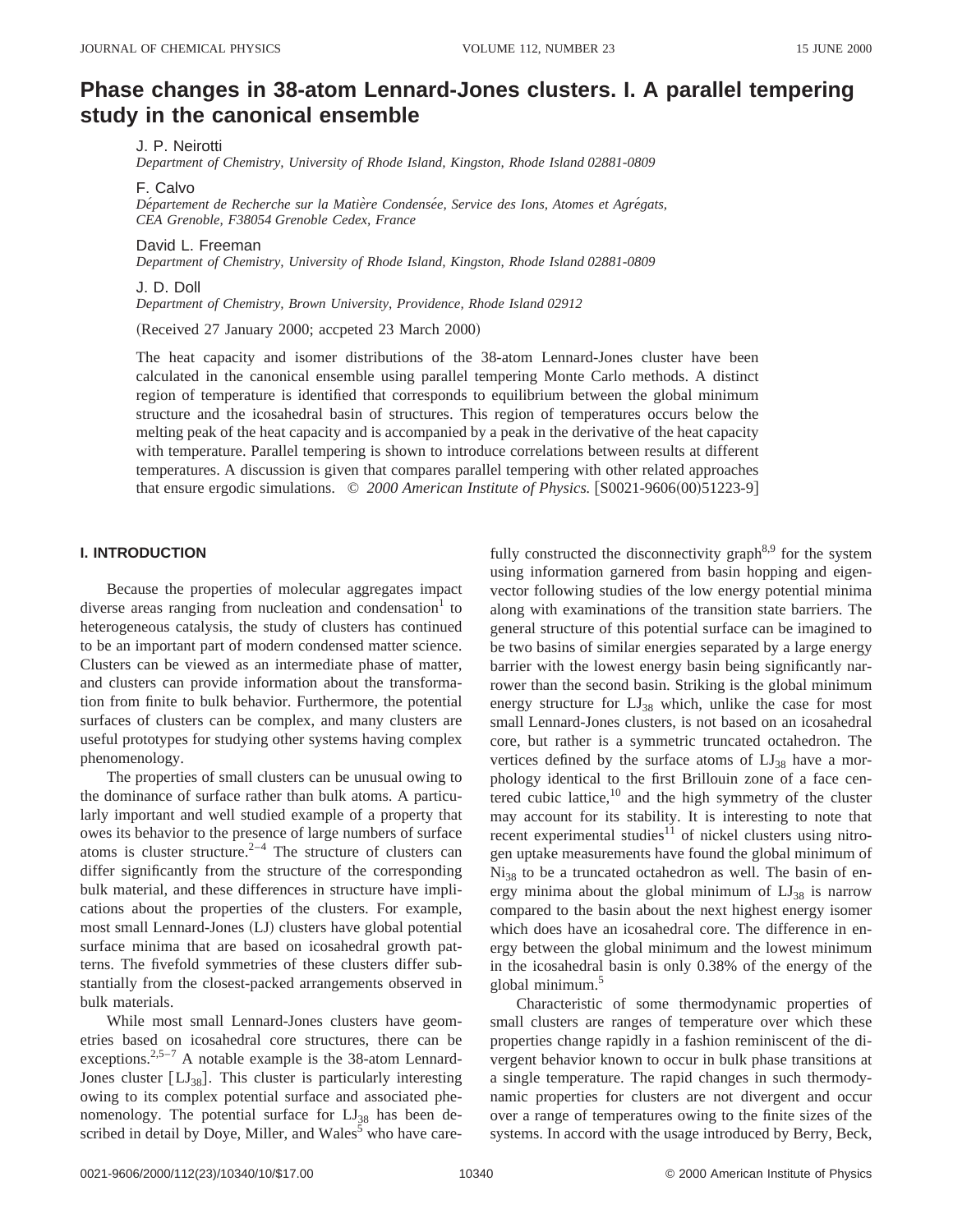Davis, and Jellinek<sup>12</sup> we refer to the temperature ranges where rapid changes occur as ''phase change'' regions, rather than using the term ''phase transition,'' that is reserved for systems at the thermodynamic limit. As an example  $LI_{55}$  displays a heat capacity anomaly over a range in temperatures often associated with what has been termed ''cluster melting.''13 Molecular dynamics and microcanonical simulations performed at kinetic temperatures in the melting region of  $LJ_{55}$  exhibit van der Waals type loops in the caloric curves and coexistence between solidlike and liquidlike forms.

In recent studies, Doye, Wales, and Miller<sup>14</sup> and Miller, Doye, and Wales<sup>15</sup> have examined the phase change behavior of  $LJ_{38}$ . These authors have calculated the heat capacity and isomer distributions as a function of temperature using the superposition method.<sup>16,17</sup> In the superposition method the microcanonical density of states is calculated for each potential minimum, and the total density of states is then constructed by summation with respect to each local density of states. Because it is not possible to find all potential minima for a system as complex as  $LJ_{38}$ , the summation is augmented with factors that represent the effective weights of the potential minima that are included in the sum. The superposition method has also been improved to account for anharmonicities and stationary points.<sup>17</sup> For  $LJ_{38}$  Doye *et al.*<sup>14</sup> have identified two phase change regions. The first, accompanied by a heat capacity maximum, is associated with a solid-to-solid phase change between the truncated octahedral basin and the icosahedral basin. A higher temperature heat capacity anomaly represents the solid–liquid coexistence region, similar to that found in other cluster systems. The heat capacity anomaly associated with the melting transition in  $LJ_{38}$  is steeper and more pronounced than the heat capacity peak that Doye *et al.*<sup>14</sup> have associated with the solid-solid transition. Because the weights that enter in the sum to construct the microcanonical density of states are estimated, it is important to confirm the findings of Doye *et al.*<sup>14</sup> by detailed numerical simulation. Such simulations are a goal of the current work and its companion paper. As is found in Sec. III, the simulations provide a heat capacity curve for  $LI_{38}$  that has some qualitative differences with the curve reported by Doye *et al.*<sup>14</sup>

Owing to the complex structure of the potential surface of  $LI_{38}$ , the system represents a particularly challenging case for simulation. It is well known that simulations of systems having more than one important region of space separated by significant energy barriers can be difficult. The difficulties are particularly severe if any of the regions are either narrow or reachable only via narrow channels. The narrow basin about the global minimum makes simulations of  $LI_{38}$  especially difficult. There are several methods that have been developed that can prove to be useful in overcoming such ergodicity difficulties in simulations. Many of these methods use information about the underlying potential surface generated from simulations on the system using parameters where the various regions of configuration space are wellconnected. One of the earliest of these methods is J-walking<sup>18</sup> where information about the potential surface is obtained from simulations at high temperatures, and the information is passed to low temperature walks by jumping periodically to the high temperature walk. Closely allied with J-walking is the parallel tempering method<sup>19–23</sup> where configurations are exchanged between walkers running at two differing temperatures. A related approach, $24$  similar in spirit to J-walking, uses Tsallis distributions that are sufficiently broad to cover much of configuration space. Another recent addition<sup>25</sup> to these methods is the use of multicanonical distributions<sup>26</sup> in the jumping process. Multicanonical walks are performed using the entropy of the system, and multicanonical distributions are nearly independent of the energy thereby allowing easy transitions between energy basins. As we discuss in the current work, we have found the parallel tempering method to be most useful in the context of simulations of  $LJ_{38}$ . A comparative discussion of some of the methods outlined above is given later in this paper.

In the current work we apply parallel tempering to the calculation of the thermodynamic properties of  $LJ_{38}$  in the canonical ensemble. In the paper that follows<sup>27</sup> we again use parallel tempering to study  $LJ_{38}$ , but using molecular dynamics methods along with microcanonical Monte Carlo simulations. Our goals are to understand better this complex system and to determine the best simulation method for systems of comparable complexity. The contents of the remainder of this first paper are as follows. In Sec. II we discuss the methods used with particular emphasis on the parallel tempering approach and its relation to the J-walking method. In Sec. III we present the results including the heat capacity as a function of temperature and identify the phase change behaviors of  $LJ_{38}$ . In Sec. IV we present our conclusions and describe our experiences with alternatives to parallel tempering for insuring ergodicity.

#### **II. METHOD**

For canonical simulations we model a cluster with *N* atoms by the standard Lennard-Jones potential augmented by a constraining potential  $U_c$  used to define the cluster

$$
U(\mathbf{r}) = 4\varepsilon \sum_{i < j}^{N} \left[ \left( \frac{\sigma}{r_{ij}} \right)^{12} - \left( \frac{\sigma}{r_{ij}} \right)^{6} \right] + U_c, \tag{1}
$$

where  $\sigma$  and  $\varepsilon$  are, respectively, the standard Lennard-Jones length and energy parameters, and  $r_{ij}$  is the distance between particles *i* and *j*. The constraining potential is necessary because clusters at defined temperatures have finite vapor pressures, and the evaporation events can make the association of any atom with the cluster ambiguous. For classical Monte Carlo simulations, a perfectly reflecting constraining potential is most convenient

$$
U_c = \sum_{i=1}^{N} u(\mathbf{r}_i),
$$
 (2)

with

$$
u(\mathbf{r}) = \begin{cases} \infty & |\mathbf{r} - \mathbf{r}_{cm}| > R_c \\ 0 & |\mathbf{r} - \mathbf{r}_{cm}| < R_c \end{cases}
$$
 (3)

where  $\mathbf{r}_{cm}$  is the center of mass of the cluster, and we call  $R_c$ the constraining radius.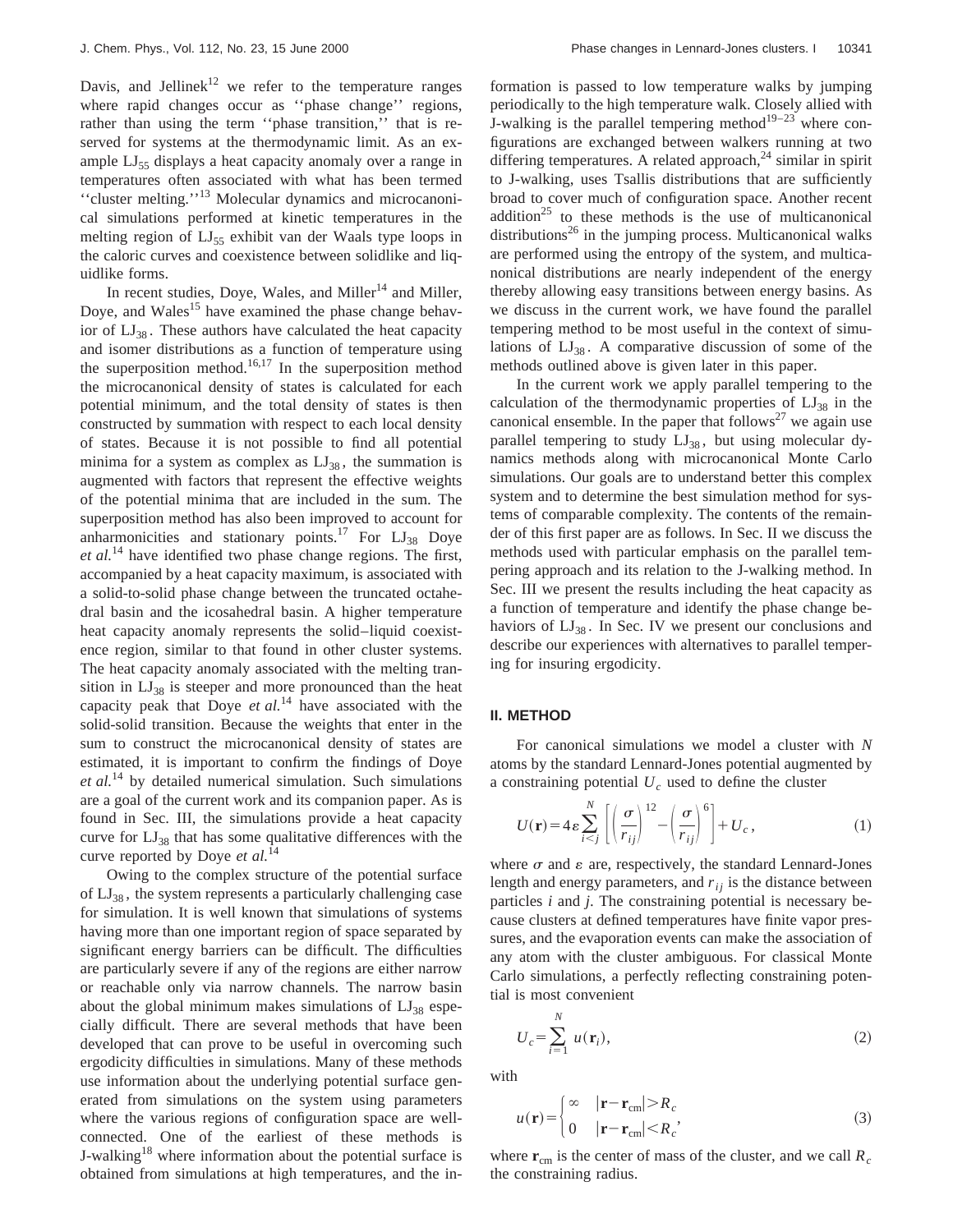Thermodynamic properties of the system are calculated with Monte Carlo methods using the parallel tempering technique.<sup>19–23</sup> To understand the application of the parallel tempering method and to understand the comparison of parallel tempering with other related methods, it is useful to review the basic principles of Monte Carlo simulations.

In the canonical ensemble the goal is the calculation of canonical expectation values. For example, the average potential energy is expressed

$$
\langle U \rangle = \frac{\int d^{3N} r U(\mathbf{r}) e^{-\beta U(\mathbf{r})}}{\int d^{3N} r e^{-\beta U(\mathbf{r})}},\tag{4}
$$

where  $\beta = 1/k_B T$  with *T* the temperature and  $k_B$  the Boltzmann constant. In Monte Carlo simulations such canonical averages are determined by executing a random walk in configuration space so that the walker visits points in space with a probability proportional to the canonical density  $\rho(\mathbf{r})$  $Z = Z^{-1}$  exp $[-\beta U(\mathbf{r})]$ , where *Z* is the configurational integral that normalizes the density. After generating *M* such configurations in a random walk, the expectation value of the potential energy is approximated by

$$
\langle U \rangle_M = \frac{1}{M} \sum_{i=1}^{M} U(\mathbf{r}_i).
$$
 (5)

The approximate expectation value  $\langle U \rangle_M$  becomes exact in the limit that  $M \rightarrow \infty$ .

A sufficiency condition for the random walk to visit configuration space with a probability proportional to the density  $\rho(\mathbf{r})$  is the detailed balance condition<sup>28,29</sup>

$$
\rho(\mathbf{r}_0)K(\mathbf{r}_0 \rightarrow \mathbf{r}_n) = \rho(\mathbf{r}_n)K(\mathbf{r}_n \rightarrow \mathbf{r}_0),
$$
\n(6)

where  $\mathbf{r}_0$  and  $\mathbf{r}_n$  represent two configurations of the system and  $K(\mathbf{r}_0 \rightarrow \mathbf{r}_n)$  is the conditional probability that if the system is at configuration  $\mathbf{r}_0$  it makes a transition to  $\mathbf{r}_n$ . In many Monte Carlo approaches, the conditional probability is not known and is replaced by the expression

$$
K(\mathbf{r}_0 \rightarrow \mathbf{r}_n) = T(\mathbf{r}_0 \rightarrow \mathbf{r}_n)\arcc(\mathbf{r}_0 \rightarrow \mathbf{r}_n),\tag{7}
$$

where  $T(\mathbf{r}_0 \rightarrow \mathbf{r}_n)$  is called the trial probability and acc( $\mathbf{r}_0$  $\rightarrow$ **r**<sub>*n*</sub>) is an acceptance probability constructed to ensure  $K(\mathbf{r}_0 \rightarrow \mathbf{r}_n)$  satisfies the detailed balance condition. The trial probability can be any normalized density function chosen for convenience. A common choice for the acceptance probability is given by  $28,29$ 

$$
\operatorname{acc}(\mathbf{r}_0 \to \mathbf{r}_n) = \min \left[ 1, \frac{\rho(\mathbf{r}_n) T(\mathbf{r}_n \to \mathbf{r}_0)}{\rho(\mathbf{r}_0) T(\mathbf{r}_0 \to \mathbf{r}_n)} \right].
$$
 (8)

The Metropolis method,<sup>30</sup> obtained from Eq.  $(8)$  by choosing  $T(\mathbf{r}_0 \rightarrow \mathbf{r}_n)$  to be a uniform distribution of points of width  $\Delta$ centered about  $\mathbf{r}_0$ , is arguably the most widely used Monte Carlo method and the basis for all the approaches discussed in the current work. The Metropolis method rigorously guarantees a random walk visits configuration space proportional to a given density function asymptotically in the limit of an infinite number of steps. In practice when configuration space is divided into important regions separated by significant energy barriers, a low temperature finite Metropolis walk can have prohibitively long equilibration times.

Such problems in attaining ergodicity in the walk do not occur at temperatures sufficiently high that the system has significant probability of finding itself in the barrier regions. In both the J-walking and parallel tempering methods, information obtained from an ergodic Metropolis walk at high temperatures is passed to a low temperature walker periodically to enable the low temperature walker to overcome the barriers between separated regions. In the J-walking method<sup>18</sup> the trial probability at inverse temperature  $\beta$  is taken to be a high temperature Boltzmann distribution

$$
T(\mathbf{r}_0 \rightarrow \mathbf{r}_n) = Z^{-1} e^{-\beta_J U(\mathbf{r}_n)},\tag{9}
$$

where  $\beta$ <sub>*I*</sub> represents the jumping temperature that is sufficiently high that a Metropolis walk can be assumed to be ergodic. Introduction of Eq.  $(9)$  into Eq.  $(8)$  results in the acceptance probability

$$
\text{acc}(\mathbf{r}_0 \rightarrow \mathbf{r}_n) = \min\{1, \exp[-(\beta - \beta_J)(U(\mathbf{r}_n) - U(\mathbf{r}_0))] \}.
$$
\n(10)

In practice at inverse temperature  $\beta$  the trial moves are taken from the Metropolis distribution about 90% of the time with jumps attempted using Eq.  $(9)$  about 10% of the time. The jumping configurations are generated with a Metropolis walk at inverse temperature  $\beta$ <sub>*I*</sub>, and jump attempts are accepted using Eq.  $(10)$ . The acceptance expression [Eq.  $(10)$ ] is correct provided the configurations chosen for jumping are a random representation of the distribution  $e^{-\beta_J U(\mathbf{r})}$ . The Metropolis walk that is used to generate the configurations at inverse temperature  $\beta_J$  is correlated,<sup>28</sup> and Eq. (10) is inappropriate unless jumps are attempted sufficiently infrequently to break the correlations. In practice Metropolis walks are still correlated after 10 steps, and it is not possible to use Eq.  $(10)$  correctly if jumps are attempted 10% of the time. In J-walking the difficulty with correlations is overcome in two ways. In the first method, often called serial J-walking, $18$  a large set of configurations is stored to an external distribution with the configurations generated with a Metropolis walk at inverse temperature  $\beta$ <sub>*J*</sub>, and configurations are stored only after sufficient steps to break the correlations in the Metropolis walk. Additionally, the configurations are chosen from the external distribution at random. This external distribution is made sufficiently large that the probability of ever choosing the same configuration more than once is small. In this method detailed balance is strictly satisfied only in the limit that the external distribution is of infinite size. In the second method, often called parallel J-walking,  $3^{1,32}$  the walks at each temperature are made in tandem on a parallel machine. Many processors, randomly initialized, are assigned to the jumping temperature, and each processor at the jumping temperature is used to donate a high temperature configuration to the low temperature walk sufficiently infrequently that the correlations in the Metropolis walk at inverse temperature  $\beta$ <sub>*I*</sub> are broken. In this parallel method, configurations are never reused, but the acceptance criterion  $Eq. (10)$  is strictly valid only in the limit of an infinite set of processors at inverse temperature  $\beta$ <sub>*I*</sub>. In practice both serial and parallel J-walking work well for many applications with finite external distributions or with a finite set of processors.<sup>18,31-38</sup>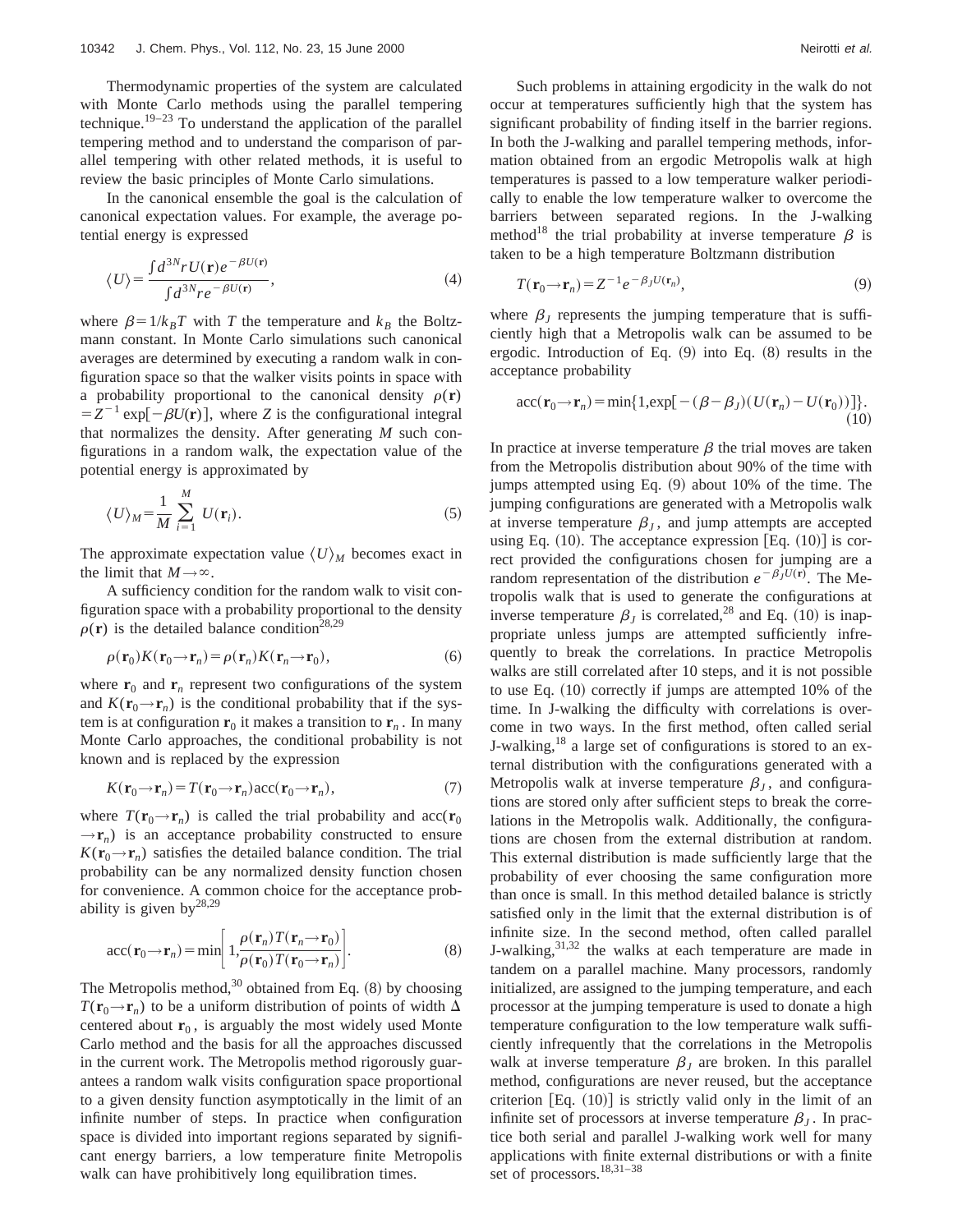In parallel tempering<sup>19–23</sup> configurations from a high temperature walk are also used to make a low temperature walk ergodic. In contrast to J-walking rather than the high temperature walk feeding configurations to the low temperature walk, the high and low temperature walkers exchange configurations. By exchanging configurations detailed balance is satisfied, once the Metropolis walks at the two temperatures are sufficiently long to be in the asymptotic region. To verify detailed balance is satisfied by the parallel tempering procedure we let

$$
\rho_2(\mathbf{r}, \mathbf{r}') = Z^{-1} e^{-\beta U(\mathbf{r})} e^{-\beta J U(\mathbf{r}')}
$$
\n(11)

be the joint density that the low temperature walker is at configuration **r** and the high temperature walker is at configuration **r**<sup> $\prime$ </sup>. When configurations between the two walkers are exchanged, the detailed balance condition is

$$
\rho_2(\mathbf{r}, \mathbf{r}')K(\mathbf{r} \to \mathbf{r}', \mathbf{r}' \to \mathbf{r}) = \rho_2(\mathbf{r}', \mathbf{r})K(\mathbf{r}' \to \mathbf{r}, \mathbf{r} \to \mathbf{r}'). \tag{12}
$$

By solving for the ratio of the conditional transition probabilities

$$
\frac{K(\mathbf{r}\rightarrow\mathbf{r}',\mathbf{r}'\rightarrow\mathbf{r})}{K(\mathbf{r}'\rightarrow\mathbf{r},\mathbf{r}\rightarrow\mathbf{r}')} = \exp[-(\beta-\beta_J)(U(\mathbf{r}')-U(\mathbf{r}))],\qquad(13)
$$

it is evident that if exchanges are accepted with the same probability as the acceptance criterion used in  $J$ -walking [see Eq.  $(10)$ ], detailed balance is satisfied.

Although the basic notions used by both J-walking and parallel tempering are similar, the organization of a parallel tempering calculation can be significantly simpler than the organization of a J-walking calculation. In parallel tempering no external distributions are required nor are multiple processors required at any temperature. Parallel tempering can be organized in the same simple way that serial tandem J-walking is organized as discussed in the original J-walking reference.18 Unlike serial tandem J-walking where detailed balance can be attained only asymptotically, parallel tempering satisfies detailed balance directly. For a problem as difficult as  $LJ_{38}$  where very long simulations are required, the huge external distributions needed in serial J-walking, or the large set of jumping processors needed in parallel J-walking, make the method prohibitive. As discussed in Sec. III, parallel tempering can be executed for arbitrarily long simulations making the method suitable at least for  $LJ_{38}$ .

In the current calculation parallel tempering is used not just to simulate the system at some low temperature using high temperature information, but simulations are performed for a series of temperatures. As is the case for J-walking<sup>18</sup> and as discussed elsewhere for parallel tempering, $^{22}$  the gaps between adjacent temperatures cannot be chosen arbitrarily. Temperature gaps must be chosen so that exchanges are accepted with sufficient frequency. If the temperature gap is too large, the configurations important at the two exchanging temperatures can be sufficiently dissimilar that no exchanges are ever accepted. Preliminary calculations must be performed to explore the temperature differences needed for acceptable exchange probabilities. In practice we have found at least 10% of attempted exchanges need to be accepted for the parallel tempering procedure to be useful. In general the temperature gaps must be decreased near phase change regions or when the temperature becomes low.

By exchanging configurations between temperatures, correlations are introduced at different temperature points. For example, the average heat capacities at two temperatures may rise or fall together as each value fluctuates statistically. In some cases the values of the heat capacities or other properties at two temperatures can be anticorrelated. The magnitude of these correlations between temperatures are measured and discussed in Sec. III. As discussed in Sec. III the correlations between differing temperatures imply that the statistical fluctuations must be sufficiently low to ensure any features observed in a calculation as a function of temperature are meaningful.

#### **III. RESULTS**

Forty distinct temperatures have been used in the parallel tempering simulations of  $LJ_{38}$  ranging from  $T=0.0143\varepsilon/k_B$ to  $T=0.337\varepsilon/k_B$ . The simulations have been initiated from random configurations of the 38 atoms within a constraining sphere of radius 2.25  $\sigma$ . We have chosen  $R_c = 2.25\sigma$ , because we have had difficulties attaining ergodicity with larger constraining radii. With large constraining radii, the system has a significant boiling region at temperatures not far from the melting region, and it is difficult to execute an ergodic walk with any method when there is coexistence between liquidlike and vapor regions. Constraining radii smaller than  $2.25\sigma$  can induce significant changes in thermodynamic properties below the temperature of the melting peak. Using the randomly initialized configurations the initialization time to reach the asymptotic region in the Monte Carlo walk has been found to be long with about 95 million Metropolis Monte Carlo points followed by 190 million parallel tempering Monte Carlo points included in the walk prior to data accumulation. This long initiation period can be made significantly shorter by initializing each temperature with the structure of the global minimum. We have chosen to initialize the system with random configurations to verify the parallel tempering method is able to equilibrate this system with no prior knowledge about the structure of the potential surface. Following this initiation period,  $1.3 \times 10^{10}$  points have been included with data accumulation. Parallel tempering exchanges have been attempted every 10 Monte Carlo passes over the 38 atoms in the cluster.

In an attempt to minimize the correlations in the data at differing temperatures, an exchange strategy has been used that includes exchanges between several temperatures. To understand this strategy, we let the set of temperatures be put into an array. One-half of the exchanges have been attempted between adjacent temperatures in the array, one-fourth have been attempted between next near neighboring temperatures, one-eighth between every third temperature, one-sixteenth between every fourth temperature, and one-thirty second between every fifth temperature in the array. We have truncated this procedure at the fifth near neighboring temperatures, because exchanges between temperatures differing by more than fifth neighbors are accepted with frequencies of less than 10%. The data presented in this work have been gener-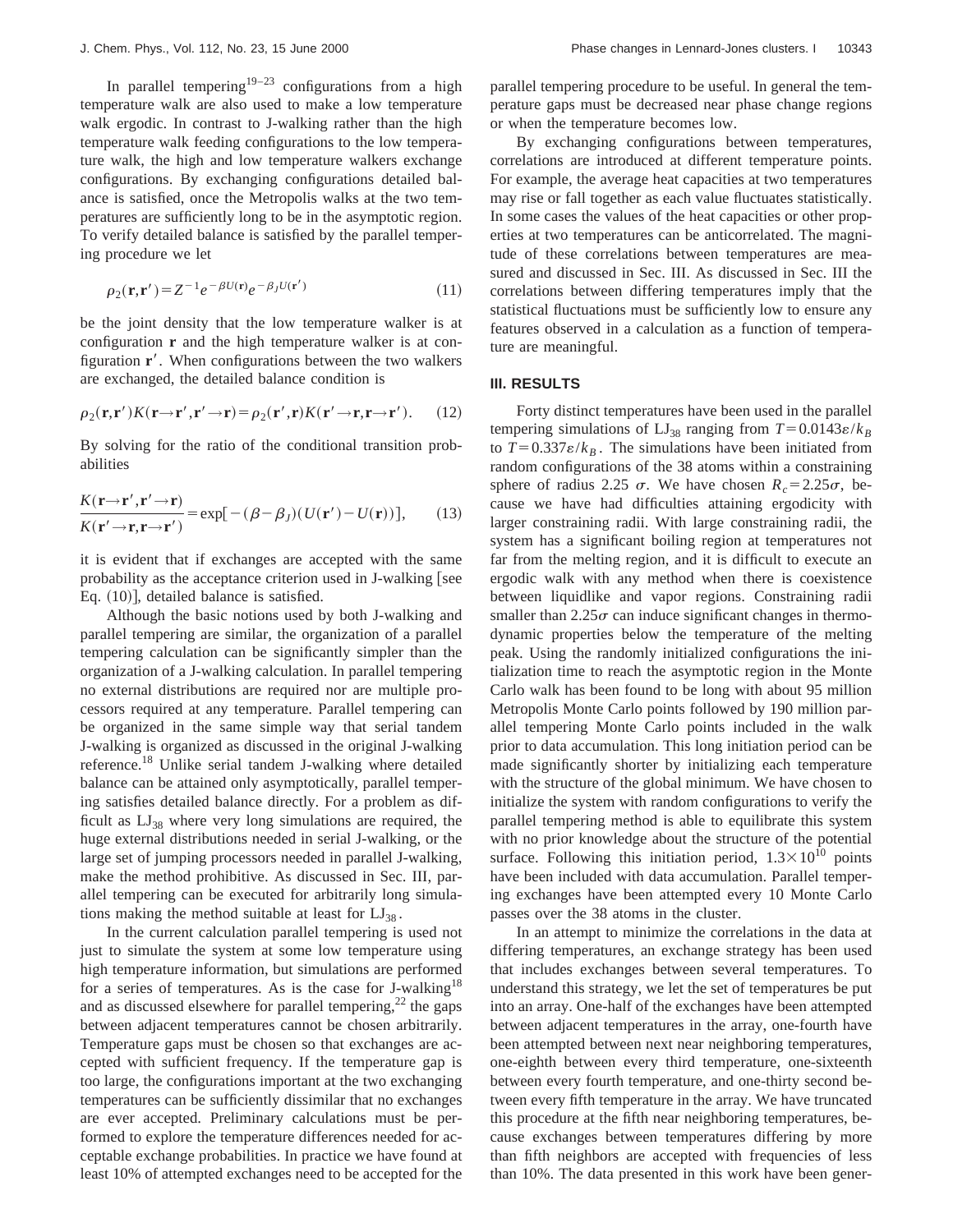

FIG. 1. The heat capacity  $C_V$  per particle of  $L_{38}$  in units of  $k_B$  (upper panel) and  $(\partial C_V / \partial T)_V$  per particle (lower panel) as a function of reduced temperature. The small low temperature maximum in the derivative associated with a change in slope of the heat capacity identifies the transition region between the truncated octahedral basin and the icosahedral basin. The large heat capacity peak identifies the melting region.

ated using the procedure outlined above. In retrospect, we have found exchanges are only required between adjacent temperatures. We have also performed the calculations where exchanges are included only between adjacent temperatures, and we have seen no significant differences either in the final results or in the correlations between different temperatures. Using the random initializations of the clusters, after the initialization period the lowest temperature walks are dominated by configurations well represented by small amplitude oscillations about the global minimum structure.

For all data displayed in this work, the error bars represent two standard deviations of the mean. The heat capacity, calculated from the standard fluctuation expression of the energy

$$
C_V = k_B \beta^2 \left[ \langle E^2 \rangle - \langle E \rangle^2 \right],\tag{14}
$$

is displayed in the upper panel of Fig. 1. In agreement with the heat capacity for  $LJ_{38}$  reported by Doye *et al.*<sup>14</sup> the heat capacity displayed in Fig. 1 has a melting maximum centered at about  $T=0.166\varepsilon/k_B$ . In contrast to the results of Doye *et al.*<sup>14</sup> we find no maximum associated with the solid–solid transition between the two basins in the potential surface. Rather, we see a small change in slope at about *T*

 $=0.1\varepsilon/k_B$ . To characterize this region having a change in slope, in the lower panel of Fig. 1 we present a graph of  $(\partial C_V / \partial T)_V$  calculated from the fluctuation expression

$$
\left(\frac{\partial C_V}{\partial T}\right)_V = -2\frac{C_V}{T} + \frac{1}{k_B^2 T^4} \left[\langle E^3 \rangle + 2\langle E \rangle^3 - 3\langle E^2 \rangle \langle E \rangle\right].
$$
 (15)

The small low temperature maximum in  $(\partial C_V / \partial T)_V$  occurs within the slope change region.

To interpret the configurations associated with the various regions of the heat capacity, we use an order parameter nearly identical to the order parameter introduced by Steinhardt, Nelson, and Ronchetti<sup>39</sup> to distinguish face centered cubic from icosahedral structures in liquids and glasses. The order parameter has been used by Doye *et al.*<sup>5</sup> to monitor phase changes in  $LI_{38}$ . The order parameter  $Q_4$  is defined by the equation

$$
Q_4 = \left(\frac{4\pi}{9} \sum_{m=-4}^{4} |\bar{Q}_{4,m}|^2\right)^{1/2},\tag{16}
$$

where

$$
\bar{Q}_{4,m} = \frac{1}{N_b} \sum_{r_{ij} < r_b} Y_{4,m}(\theta_{ij}, \phi_{ij}). \tag{17}
$$

To understand the parameters used in Eq.  $(17)$ , it is helpful to explain how  $\overline{Q}_{4,m}$  is evaluated. The center of mass of the full 38 atom cluster is located and the atom closest to the center of mass is then identified. The atom closest to the center of mass plus the 12 nearest neighbors of that atom define a ''core'' cluster of the 38 atom cluster. The center of mass of the core cluster is then calculated. The summation in Eq.  $(17)$  is performed over all vectors that point from the center of mass of the core cluster to all  $N_b$  bonds formed from the 13 atoms of the core cluster. A bond is assumed to be formed between two atoms of the core cluster if their internuclear separation  $r_{ij}$  is less than a cutoff parameter  $r_b$ , taken to be  $r_b = 1.39\sigma$  in this work. In Eq. (17)  $\theta_{ij}$  and  $\phi_{ij}$  are, respectively, the polar and azimuthal angles of the vector that points from the center-of-mass of the core cluster to the center of each bond, and  $Y_{4,m}(\theta,\phi)$  is a spherical harmonic. To verify that the optimal value of  $Q_4$  is obtained, the procedure is repeated by choosing the second closest atom to the center of mass of the whole cluster to define the core cluster. The value of  $Q_4$  obtained from this second core cluster is compared with that obtained from the first core cluster, and the smallest resulting value of  $Q_4$  is taken to be the value of  $Q_4$ for the entire cluster.

In the work of Steinhardt *et al.*<sup>39</sup> fewer bonds are included in the summation appearing in Eq.  $(17)$  than in the current work. In the definition used by Steinhardt *et al.*, <sup>39</sup> the only bonds that contribute to the sum in Eq.  $(17)$  are those involving the central atom of the core cluster. In the definition used in this work, at low temperatures the sum includes all the bonds included by Steinhardt *et al.*<sup>39</sup> in addition to vectors that connect the center of mass of the core cluster with the centers of bonds that connect atoms at the surface of the core cluster with each other. For a perfect and undistorted icosahedral or truncated octahedral cluster, the current definition and the definition of Steinhardt *et al.*<sup>39</sup> are identical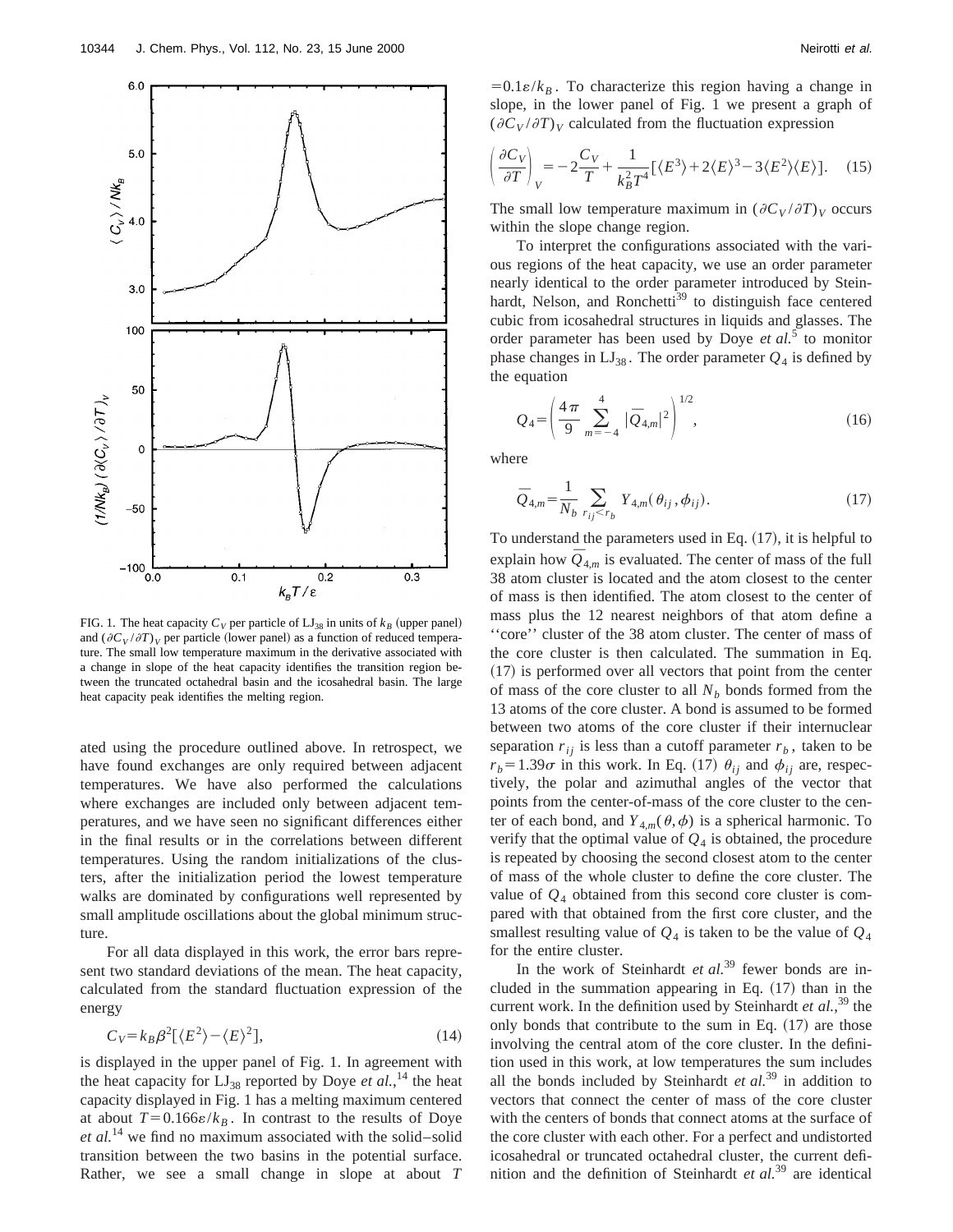

FIG. 2. The expectation value of the order parameter (upper panel) and the order parameter probability distribution (lower panel) as a function of reduced temperature. In the lower panel FCC labels the truncated octahedron, IC labels structures from the icosahedral basin and LIQ labels structures from the liquid region. The transition between FCC and IC occurs at the same temperature as the low temperature peak in  $(\partial C_V / \partial T)_V$  in Fig. 1.

numerically owing to the rotational symmetry of the spherical harmonics. However, for distorted clusters the two definitions differ numerically. For perfect, undistorted icosahedral clusters  $Q_4=0$  whereas for perfect, undistorted truncated octahedral clusters,  $Q_4 \cong 0.19$ , and both definitions of the order parameter are able to distinguish configurations from the truncated octahedral basin and other basins at finite temperatures. However, we have found the definition introduced by Steinhardt *et al.*<sup>39</sup> is unable to distinguish structures in the icosahedral basin from liquidlike structures. This same issue has been discussed previously by Lynden-Bell and Wales.<sup>40</sup> In contrast, we have found that liquidlike structures have larger values of  $Q_4$  than icosahedral structures when the present definition of  $Q_4$  [i.e., the definition that includes additional bonds in Eq.  $(17)$ ], is used. Consequently, as discussed shortly, the current definition of *Q*<sup>4</sup> enables an association of each configuration with either the icosahedral basin, the truncated octahedral basin, or structures that can be identified as liquidlike.

The average of  $Q_4$  as a function of temperature is plotted in the upper panel of Fig. 2. Again the error bars represent two standard deviations of the mean. At the lowest calculated temperatures  $\langle Q_4 \rangle$  is characteristic of the global truncated octahedral minimum. As the temperature is raised to the point where the slope change begins in the heat capacity,  $\langle Q_4 \rangle$  begins to drop rapidly signifying the onset of transitions between the structures associated with the global minimum and icosahedral structures. We then have the first hint that the slope change in  $C_V$  is associated with an analogue of a solid–solid transition from the truncated octahedron to icosahedral structures.

To clarify the transition further, the data plotted in the lower panel of Fig. 2 represent the probability of observing particular values of  $Q_4$  as a function of temperature. The probabilities have been calculated by tabulating the frequency of observing particular values of *Q*<sup>4</sup> for each configuration generated in the simulation. Different values of *Q*<sup>4</sup> are then assigned to either icosahedral structures (labeled IC in the graph), truncated octahedral structures (labeled FCC) or liquidlike structures (labeled LIQ). By comparing the lower panel of Fig. 2 with the derivative of the heat capacity plotted in the lower panel of Fig. 1, it is evident that icosahedral structures begin to be occupied and the probability of finding truncated octahedral structures begins to fall when the derivative in the heat capacity begins to rise. Equilibrium between the truncated octahedral structures and the icosahedral structures continues into the melting region, and truncated octahedral structures only disappear on the high temperature side of the melting peak of the heat capacity. Doye *et al.*<sup>14</sup> and Miller *et al.*<sup>15</sup> have generated data analogous to that depicted in the lower panel of Fig. 2 using the superposition method, and the data of Miller *et al.*<sup>15</sup> are in qualitative agreement with the present data. A more direct comparison with the data of these authors can be made by performing periodic quenching along the parallel tempering trajectories. We then use an energy criterion similar to that of Doye *et al.*<sup>14</sup> to distinguish the three categories of geometries and to generate the respective probabilities *P*. For a given total cluster energy *E*, a truncated octahedron is associated with  $E< -173.26\varepsilon$ , icosahedral-based structures with  $-173.26\varepsilon \leq E \leq -171.6\varepsilon$ , and liquidlike structures with *E*  $\geq -171.6\varepsilon$ . The quenches have been performed every  $10^4$ MC steps for each temperature, and the results of these quenches are plotted in Fig. 3. Using the energy criterion, the behavior we observe is qualitatively similar to the data of Doye *et al.*<sup>14</sup> However, the largest probability of observing icosahedral structures is found here to be substantially lower than Doye *et al.*<sup>14</sup> The data accumulated more recently by Miller *et al.*<sup>15</sup> using the superposition method include contributions from more stationary points than in the previous work of Doye et al.,<sup>14</sup> but no reweighting has been performed. As a result, the distributions of isomers look quite different, especially at high temperatures.<sup>14</sup>

The assignment of a particular value of  $Q_4$  to a structure as displayed in Fig. 2, is made by an analysis of the probability distribution  $P<sub>O</sub>(T,Q<sub>4</sub>)$  of the order parameter displayed in Figs. 4 and 5. Figure 4 is a representation of the three-dimensional surface of  $P<sub>O</sub>(T,Q<sub>4</sub>)$  as a function of temperature and order parameter. A projection of this surface onto two dimensions is given in Fig. 5. The probability den-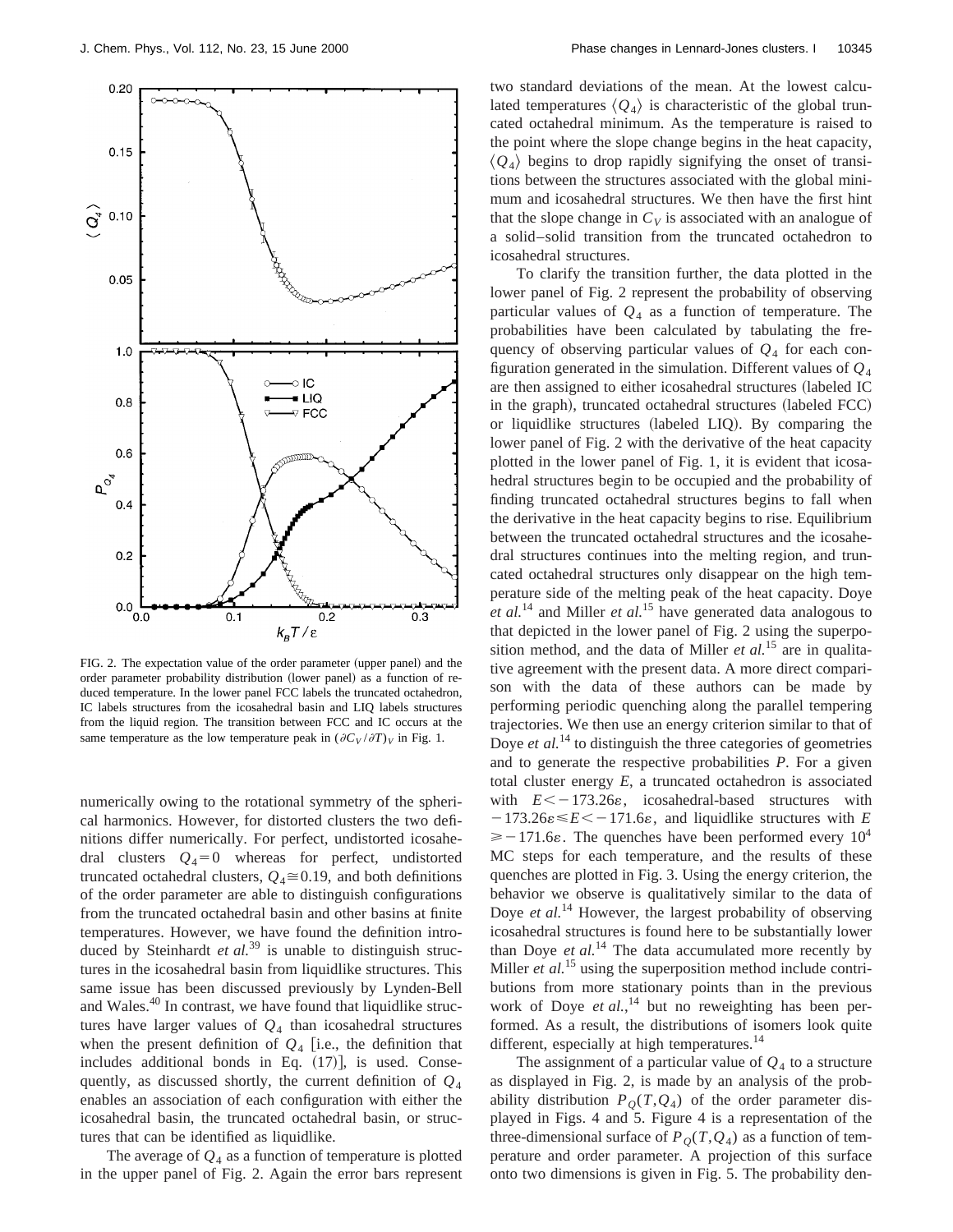

FIG. 3. The probability distributions of observing different structures as a function of temperature using the energy criterion. The labels are the same as those defined in the lower panel of Fig. 2, and the data complements the interpretation of the lower panel of Fig. 2

sity in Fig. 5 is represented by the shading so that the brighter the area the greater the probability. The horizontal white lines in Fig. 5 define the regions of the heat capacity curve. The lowest temperature horizontal line represents the temperature at which the slope of the heat capacity first changes rapidly, the middle temperature horizontal line represents the lowest temperature of the melting peak and the highest temperature horizontal line represents the end of the melting region. An additional representation of the data is given in Fig. 6, where the probability of observing particular values of  $Q_4$  is given as a function of  $Q_4$  at a fixed tempera-



FIG. 4. The probability of observing configurations with particular values of *Q*<sup>4</sup> with *Q*<sup>4</sup> displayed along one axis and the reduced temperature displayed along the other axis. The large peak at low temperatures comes from the truncated octahedral structures and the broad region with small  $Q_4$  at intermediate temperatures represents structures in the icosahedral basin.



FIG. 5. A projection of Fig. 4 onto the *T*-*Q*<sup>4</sup> plane. The probability is measured by the shading with increasing probability represented by lighter shading. The lowest temperature horizontal white line represents the temperature at which transitions between the icosahedral and lowest energy basins begin. The second lowest temperature horizontal white line represents the beginning of the melting region, and the highest temperature horizontal white line represents the end of the melting peak of the heat capacity. The coexistence of icosahedral and octahedral structures continues into the melting region.

ture of  $0.14\varepsilon/k_B$ . In Fig. 6 three regions are evident for  $P_{0}(T=0.14\varepsilon/k_{B}, Q_{4})$  with  $Q_{4}$  ranging from 0.13 to 0.19. Although the presence of three regions seems to indicate three distinct structures, all three regions correspond to the truncated octahedral global minimum. We have verified this assignment by quenching the structures with  $Q_4$  ranging from 0.13 to 0.19 to their nearest local minima, and we have found all such structures quench to the truncated octahedron. To explain the three regions, we have found that there are small distortions of  $LI_{38}$  about the truncated octahedral structure where both the energy and  $Q_4$  increase together. These regions where both the energy and  $Q_4$  increase above  $Q_4$  $\approx 0.13$  have low probability and account for the oscillations observed in Figs. 4–6. In the lower panel of Fig. 2, all structures having  $Q_4$  > 0.13 have been identified as truncated octahedra. Quench studies of the broad region visible in Fig. 5 at the lowest values of  $Q_4$ , or equivalently in the first low *Q*<sup>4</sup> peak in Fig. 6 find all examined structures to belong to the icosahedral basin. To determine if a given configuration is associated with the icosahedral basin, one-dimensional cross-sectional plots are made from Fig. 4 at each temperature used in the calculation. Figure 6 is a particular example of such a cross-sectional plot. The maximum present at low *Q*<sup>4</sup> represents the center for structures in the icosahedral basin. The next two maxima at higher  $Q_4$  represents the midpoint of the liquid region. Consequently, in generating the lower panel of Fig. 2, all configurations with  $Q_4$  between  $Q_4$ =0 and the first minimum in Fig. 6 have been identified as icosahedral structures. All other values of *Q*<sup>4</sup> , represented by the broad intermediate band in Fig. 5 (or the region about the second two maxima in Fig.  $6$ ), have been identified as liquidlike structures. To make these identifications, separate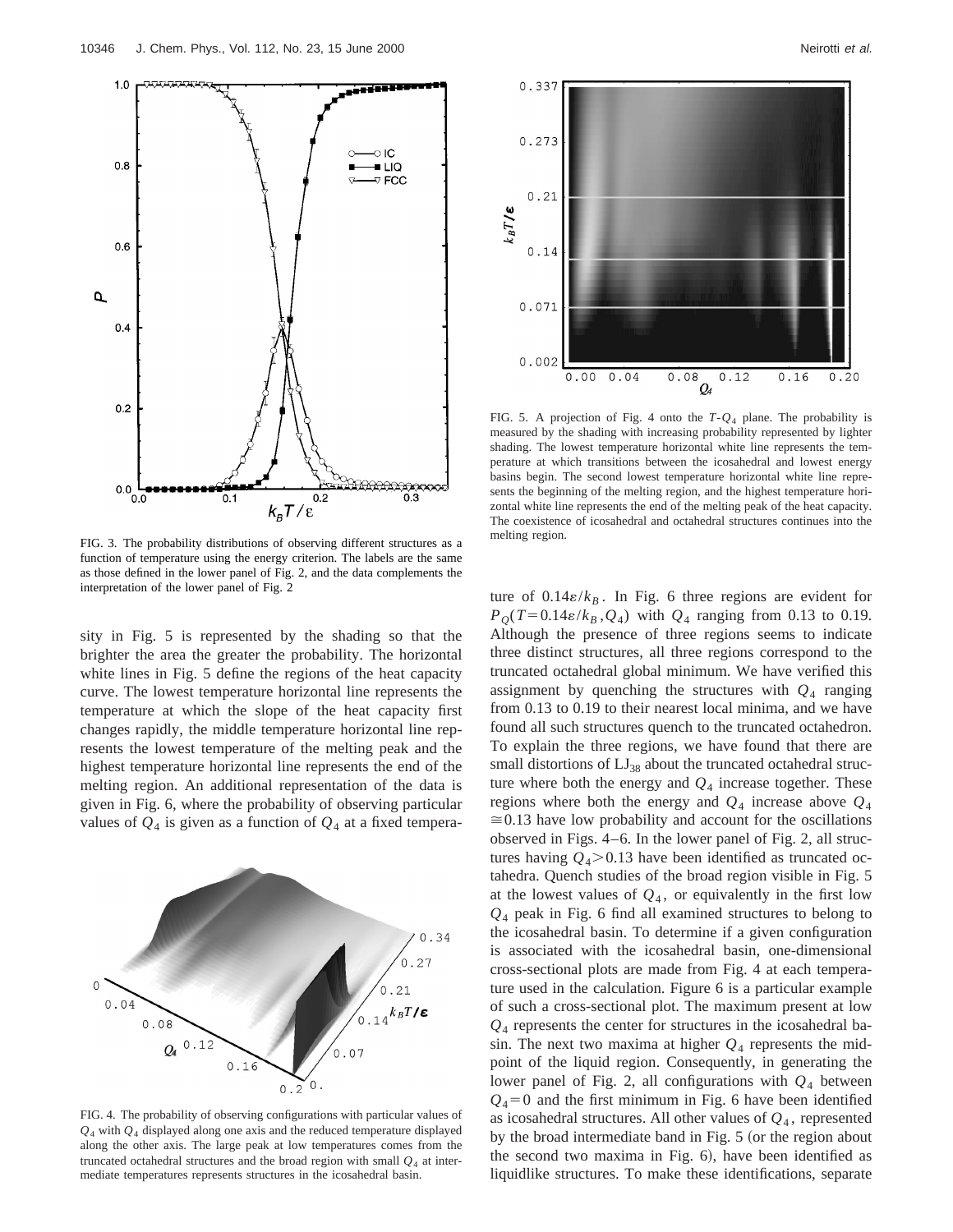



FIG. 7. The projected probability of observing particles at distance *R* from the center-of-mass of  $LJ_{38}$  as a function of *R* and reduced temperature. As in Fig. 5 increased probability is represented by the lightest shading. The lower vertical lines represent the location of atoms in the fully relaxed truncated octahedron and the upper vertical lines represent the location of atoms in the fully relaxed icosahedral structure that is lowest in energy. Equilibrium between the icosahedral and octahedral forms are observed in the same temperature range as found in Figs. 2 and 5.

FIG. 6. The probability of observing configurations with particular values of  $Q_4$  as a function of  $Q_4$  at  $T=0.14\varepsilon/k_B$ . The region from  $Q_4=0$  through the first maximum to the first minimum defines the icosahedral basin at *T*  $=0.14\varepsilon/k_B$ , the region from the first minimum to the third defines liquidlike structures, and the region about the three maxima having the highest values of *Q*<sup>4</sup> define the truncated octahedral basin. The oscillations in the truncated octahedral basin arise from distorted structures of low probability where both the energy and  $Q_4$  rise together.

cross sections of Fig. 4 must be made at each temperature. Of course, it is impossible to verify that the identification of all values of *Q*<sup>4</sup> with a particular structure as discussed above would agree with the result of quenching the structure to its nearest potential minimum. The differences found by defining icosahedral, truncated octahedral or liquidlike structures using either an energy criterion or  $Q_4$  is clarified by comparing Fig. 3 and the lower panel of Fig. 2. Both definitions are arbitrary, and the information carried by the two classification methods complement each other.

Figure 5 also provides additional evidence that the peak in  $(\partial C_V / \partial T)_V$  is associated with the equilibrium between the truncated octahedral structures and the icosahedral structures. There is significant density for both kinds of structures in the region between the lowest two parallel lines that define the region with the slope change. Additionally, both icosahedral structures and truncated octahedral structures begin to be in equilibrium with each other at the beginning of the slope change region. This equilibrium continues to temperatures above the melting region.

Another identification of the slope change region with a transition between truncated octahedral and icosahedral forms can be made by defining  $P_R(T,R) dR$  to be the probability that an atom in the cluster is found at location *R* to  $R+dR$  from the center-of-mass of the cluster at temperature *T*. A projection of  $P_R(T,R)$  onto the *R* and *T* plane is depicted in Fig. 7. The solid vertical lines represent the location of atoms from the center-of-mass of the truncated octahedral structure (the lower set of vertical lines), and the lowest energy icosahedral structure (the upper set of vertical lines). As in Fig. 5, increased probability is represented by the lighter shading. At the lowest temperatures  $P_R(T,R)$  is dominated by contributions from the truncated octahedron as is evident by comparing the shaded regions with the lowest set of vertical lines. As the temperature is increased, contributions to  $P_R(T,R)$  begin to appear from the icosahedral structures. The shaded region at  $R=0.45$  does not match any of the vertical lines shown, but corresponds to atoms in the third lowest energy isomer, which like the second lowest energy isomer, comes from the icosahedral basin. The equilibrium between the icosahedral and truncated octahedral structures observed in Fig. 7 matches the regions of temperature observed in Fig. 5.

We have mentioned previously that parallel tempering introduces correlations in the data accumulated at different temperatures, and it is important to ensure the statistical errors are sufficiently small that observed features are real and not artifacts of the correlations. To measure these correlations we define a cross temperature correlation function for some temperature dependent property *g* by

$$
\gamma(T_1, T_2) = \frac{\langle (g(T_1) - \langle g(T_1) \rangle)(g(T_2) - \langle g(T_2) \rangle) \rangle}{[\langle (g(T_1) - \langle g(T_1) \rangle)^2 \rangle \langle (g(T_2) - \langle g(T_2) \rangle)^2 \rangle]^{1/2}}.
$$
\n(18)

A projection of  $\gamma(T_1, T_2)$  when  $g = C_V$  is given in Fig. 8. In Fig. 8 white represents  $\gamma=1$  and black represents  $\gamma=-1$ with other shadings representing values of  $\gamma$  between these two extremes. The white diagonal line from the lower left hand corner to the upper right hand corner represents the case that  $T_1 = T_2$  so that  $\gamma = 1$ . The light shaded areas near this diagonal represent cases where  $T_1$  and  $T_2$  are adjacent temperatures in the parallel tempering simulations, and we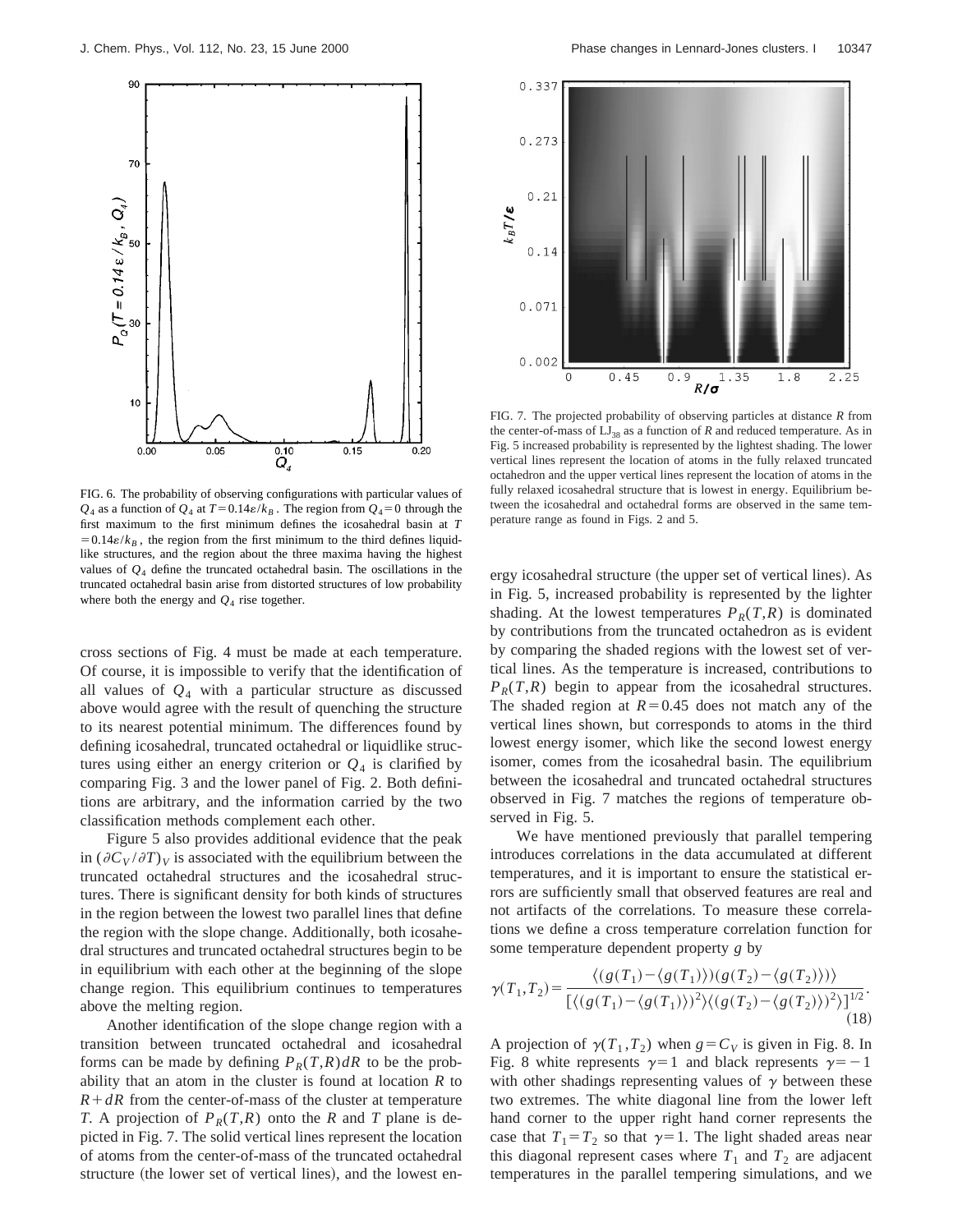

FIG. 8.  $\gamma(T_1, T_2)$  for the heat capacity as defined in Eq. (18) (with *g*  $=$   $C_V$ ) as a function of reduced temperature along two axes. White shading represents  $\gamma=1$  and black represents  $\gamma=-1$ . The white diagonal line connecting the lower left-hand corner with the upper right-hand corner indicates  $T_1 = T_2$  so that  $\gamma = 1$ . The black areas show anticorrelation from parallel tempering between the heat capacity calculated at the maximum of the heat capacity and the center of the change in slope region.

find  $\gamma$  to be only slightly less than unity. More striking are the black regions off the diagonal where  $\gamma$  is nearly  $-1$ . These black regions correspond to anti-correlations between results at temperatures near the heat capacity maximum in the melting peak and temperatures near the center of the slope change region associated with the transition between icosahedral and truncated octahedral structures. These correlations imply the importance of performing sufficiently long simulations to ensure that statistical fluctuations of the data are small compared to important features in the data as a function of temperature.

#### **IV. CONCLUSIONS**

Using parallel tempering methods we have successfully performed ergodic simulations of the equilibrium thermodynamic properties of  $LI_{38}$  in the canonical ensemble. As discussed by Doye *et al.*<sup>5</sup> the potential surface of this system is complex with two significant basins; a narrow basin about the global minimum truncated octahedral structure, and a wide icosahedral basin. These two basins are separated both by structure and a large energy barrier making simulations difficult. In agreement with the results of Doye *et al.*<sup>14</sup> we find clear evidence of equilibria between structures at the basin of the global minimum and the icosahedral basin at temperatures below the melting region. Unlike previous work we find no heat capacity maximum associated with this transition, but rather a region with a change in the slope of the heat capacity as a function of temperature.

We have found parallel tempering to be successful with this system, and have noted correlations in our data at different temperatures when the parallel tempering method is used. These correlations imply the need to perform long simulations so that the statistical errors are sufficiently small that the correlations do not introduce artificial conclusions.

We believe that the methods used in this work could be applied to a variety of other systems including clusters of complexity comparable to  $LJ_{38}$ . For instance, the 75-atom Lennard-Jones cluster is known to share many features with the 38-atom cluster investigated here.  $LJ_{75}$  is also characterized by a double funnel energy landscape, one funnel being associated with icosahedral structures, and the other funnel being associated with the decahedral global minimum. The landscape of  $LI_{75}$  has been recently investigated by Doye, Miller, and Wales<sup>6</sup> who have used  $Q_6$  as the order parameter. In another paper, $<sup>2</sup>$  Wales and Doye have predicted that</sup> the temperature where the decahedral/icosahedral equilibrium takes place should be close to  $0.09\varepsilon/k_B$ . This prediction is made by using the superposition method, but no caloric curves have yet been reported for  $LI_{75}$ . The parallel tempering Monte Carlo method can be expected to work well for  $LI_{75}$ , and such a parallel tempering study would be another good test case for theoretical methods discussed in this work.

A useful enhancement of parallel tempering Monte Carlo is the use of multiple histogram methods<sup>13,41</sup> that enables the calculation of thermodynamic functions in both the canonical and microcanonical ensembles by the calculation of the microcanonical entropy. In practice the multiple histogram method requires the generation of histograms of the potential energy at a set of temperatures such that there is appreciable overlap of the potential energy distributions at adjacent temperatures. This overlap requirement is identical to the choice of temperatures needed in parallel tempering.

In performing simulations on  $LJ_{38}$  we have tried other methods to reduce ergodicity errors, and we close this section by summarizing the difficulties we have encountered with these alternate methods. It is important to recognize that the parallel tempering simulations include in excess of  $10^{10}$ Monte Carlo points, and most of our experience with these alternate methods have come from significantly shorter simulations. Our ability to include this large number of Monte Carlo points with parallel tempering is an important reason why we feel parallel tempering is so useful.

From experience with other smaller and simpler clusters, for a J-walking simulation to include  $10^{10}$  points, an external distribution containing at least  $10<sup>9</sup>$  points is required to prevent oversampling of the distribution. Such a large distribution is prohibitive with current computer technology. Our J-walking simulations containing about  $10<sup>7</sup>$  Monte Carlo points have resulted in data that have not been internally reproducible, and data that are not in good agreement with the parallel tempering data. Many long J-walking simulations with configurations initiated at random only have icosahedral structures at the lowest calculated temperatures. To stabilize the J-walking method with respect to the inclusion of truncated octahedral structures at low temperatures, we have attempted to generate distributions using the modified potential energy function  $U_m(\mathbf{r},\lambda)=U(\mathbf{r})-\lambda Q_4$ . In this modified potential  $\lambda$  is a parameter chosen to deepen the octahedral basin without significantly distorting the cluster. While this modified potential has led to more stable results than J-walking using the bare potential, the results with  $10<sup>8</sup>$ Monte Carlo points have not been reproducible in detail. The